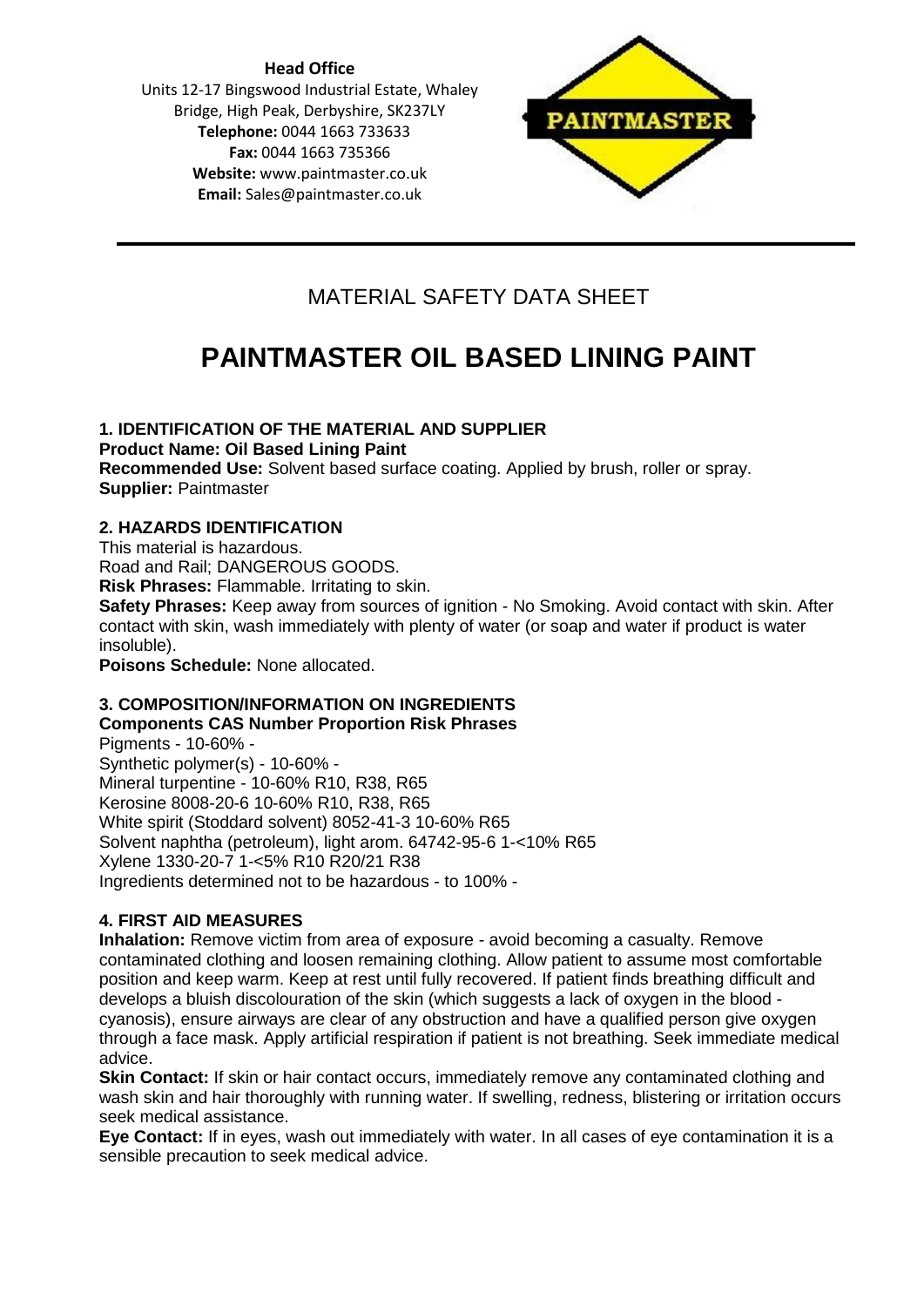**Ingestion:** If swallowed, do NOT induce vomiting. Give a glass of water. Get to a doctor or hospital quickly.

**Medical attention and special treatment:** Treat symptomatically.

# **5. FIRE FIGHTING MEASURES**

**Hazards from combustion products:** Flammable liquid. On burning will emit toxic fumes.

**Precautions for fire fighters and special protective equipment:** Keep containers cool with water spray. Fire fighters to wear self-contained breathing apparatus and suitable protective clothing if risk of exposure to vapour or products of combustion.

# **Suitable Extinguishing Media:**

Alcohol resistant foam is the preferred firefighting medium but, if it is not available, normal protein foam can be used.

# **6. ACCIDENTAL RELEASE MEASURES**

**Emergency procedures:** If contamination of sewers or waterways has occurred advise local emergency services.

**Methods and materials for containment and clean up:** SMALL SPILLS: Collect in a container for disposal via special chemical waste collection.

LARGE SPILLS: Shut off all possible sources of ignition. Wear protective equipment to prevent skin and eye contact.

Avoid breathing in vapours. Work up wind or increase ventilation. Contain - prevent run off into drains and waterways. Use absorbent (soil, sand or other inert material). Collect and seal in properly labelled containers or drums for disposal.

# **7. HANDLING AND STORAGE**

**Conditions for safe storage:** Store in a well-ventilated area away from foodstuffs, oxidising agents and sources of heat or ignition. Keep containers closed when not in use - check regularly for leaks. **Precautions for safe handling:** Keep out of reach of children. Avoid skin and eye contact and breathing in vapour. All potential sources of ignition (open flames, pilot lights, furnaces, spark producing switches and electrical equipment etc) must be eliminated both in and near the work area. Do NOT smoke. Vapour may travel a considerable distance to source of ignition and flash back.

# **8. EXPOSURE CONTROLS/PERSONAL PROTECTION**

**Occupational Exposure Limits:** No value assigned for this specific material. No Exposure Standards assigned to other constituents.

**Engineering controls:** Provide adequate ventilation. If using indoors, keep windows and doors open during use. Keep containers closed when not in use.

**Personal Protective Equipment:** The selection of PPE is dependent on a detailed risk assessment. The risk assessment should consider the work situation, the physical form of the chemical, the handling methods, and environmental factors.

Personal Protection: G - OVERALLS, SAFETY SHOES, SAFETY GLASSES, GLOVES, RESPIRATOR. MANUFACTURE, PACKAGING AND TRANSPORT: Wear overalls, safety glasses and impervious gloves. Use with adequate ventilation. If inhalation risk exists wear organic vapour/particulate respirator meeting the requirements. Always wash hands before smoking, eating, drinking or using the toilet. Wash contaminated clothing and other protective equipment before storage or re-use. Avoid contact with eyes and skin. Use with adequate ventilation. If risk of inhalation exists, wear organic vapour/particulate respirator meeting the requirements.

# **9. PHYSICAL AND CHEMICAL PROPERTIES**

**Physical state:** Viscous liquid **Colour:** Coloured **Odour:** Solvent **Solubility:** Insoluble in water. Soluble in organic solvents. **Specific Gravity:** 0.9-1.4 @20°C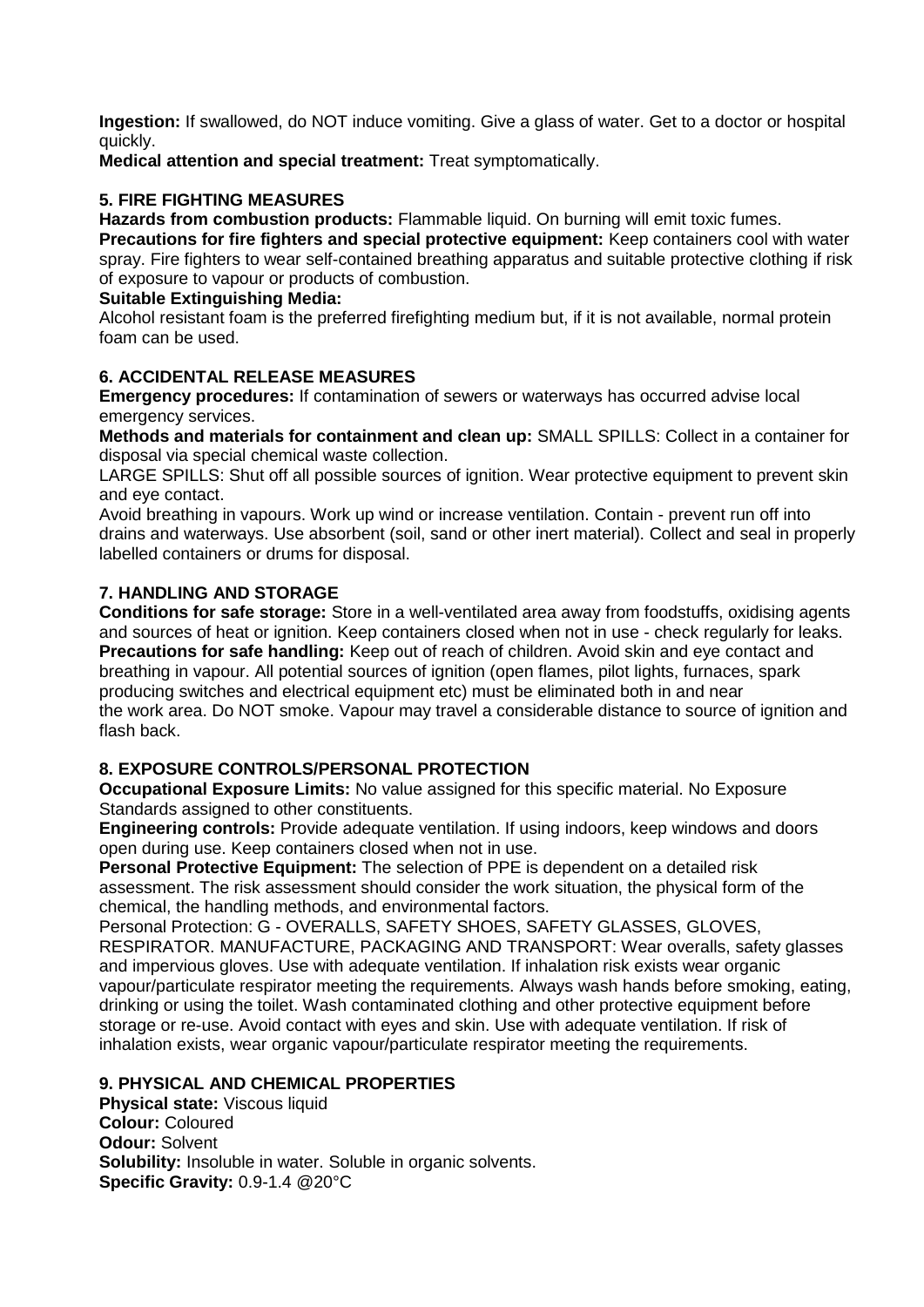**Relative Vapour Density (air=1):** >1 **Vapour Pressure (20 °C):** Not available **Flash Point (°C):** >23 **Flammability Limits (%):** Not available **Autoignition Temperature (°C):** Not available **% Volatile by Volume:** Not available **Solubility in water (g/L):** Insoluble **Melting Point/Range (°C):** Not applicable **Boiling Point/Range (°C):** Not available **Decomposition Point (°C):** Not available **pH:** Not applicable **Viscosity:** Not available **Evaporation Rate:** Not available

# **10. STABILITY AND REACTIVITY**

**Chemical stability:** Stable under normal conditions of use.

**Conditions to avoid:** Avoid contact with foodstuffs. Avoid exposure to heat, sources of ignition, and open flame. Avoid contact with oxidising agents.

**Incompatible materials:** Incompatible with oxidising agents.

**Hazardous decomposition products:** Oxides of carbon.

**Hazardous reactions:** None known.

# **11. TOXICOLOGICAL INFORMATION**

No adverse health effects expected if the product is handled in accordance with this Safety Data Sheet and the product

label. Symptoms or effects that may arise if the product is mishandled and overexposure occurs are: **Ingestion:** Swallowing can result in nausea, vomiting and central nervous system depression. If the victim is showing signs of central system depression (like those of drunkeness) there is greater likelihood of the patient breathing in vomit and causing damage to the lungs.

**Eye contact:** May be an eye irritant.

**Skin contact:** Contact with skin will result in irritation. Will have a degreasing action on the skin. Repeated or prolonged skin contact may lead to irritant contact dermatitis.

**Inhalation:** Material may be irritant to the mucous membranes of the respiratory tract (airways). Breathing in vapour can result in headaches, dizziness, drowsiness, and possible nausea. Breathing in high concentrations can produce central nervous system depression, which can lead to loss of coordination, impaired judgement and if exposure is prolonged, unconsciousness.

**Long Term Effects:** No information available for the product.

**Toxicological Data:** No data available for the product.

# **12. ECOLOGICAL INFORMATION**

**Ecotoxicity** Avoid contaminating waterways.

# **13. DISPOSAL CONSIDERATIONS**

# **Disposal methods:**

For large quantities: Refer to Waste Management Authority. Advise flammable nature. Dispose of material through a licensed waste contractor. Normally suitable for incineration by an approved agent. For small quantities: Do not pour leftover paint down the drain. Unwanted paint should be brushed out on newspaper, allowed to dry and then disposed of via domestic waste collection. Empty paint containers should be left open in a well-ventilated area to dry out. When dry recycle the container via steel can recycling programs. Disposal of empty paint containers via domestic recycling programs may differ between local authorities. Check with your local council first.

# **14. TRANSPORT INFORMATION**

# **Road and Rail Transport**

Classified as Dangerous Goods - Road and Rail; DANGEROUS GOODS.